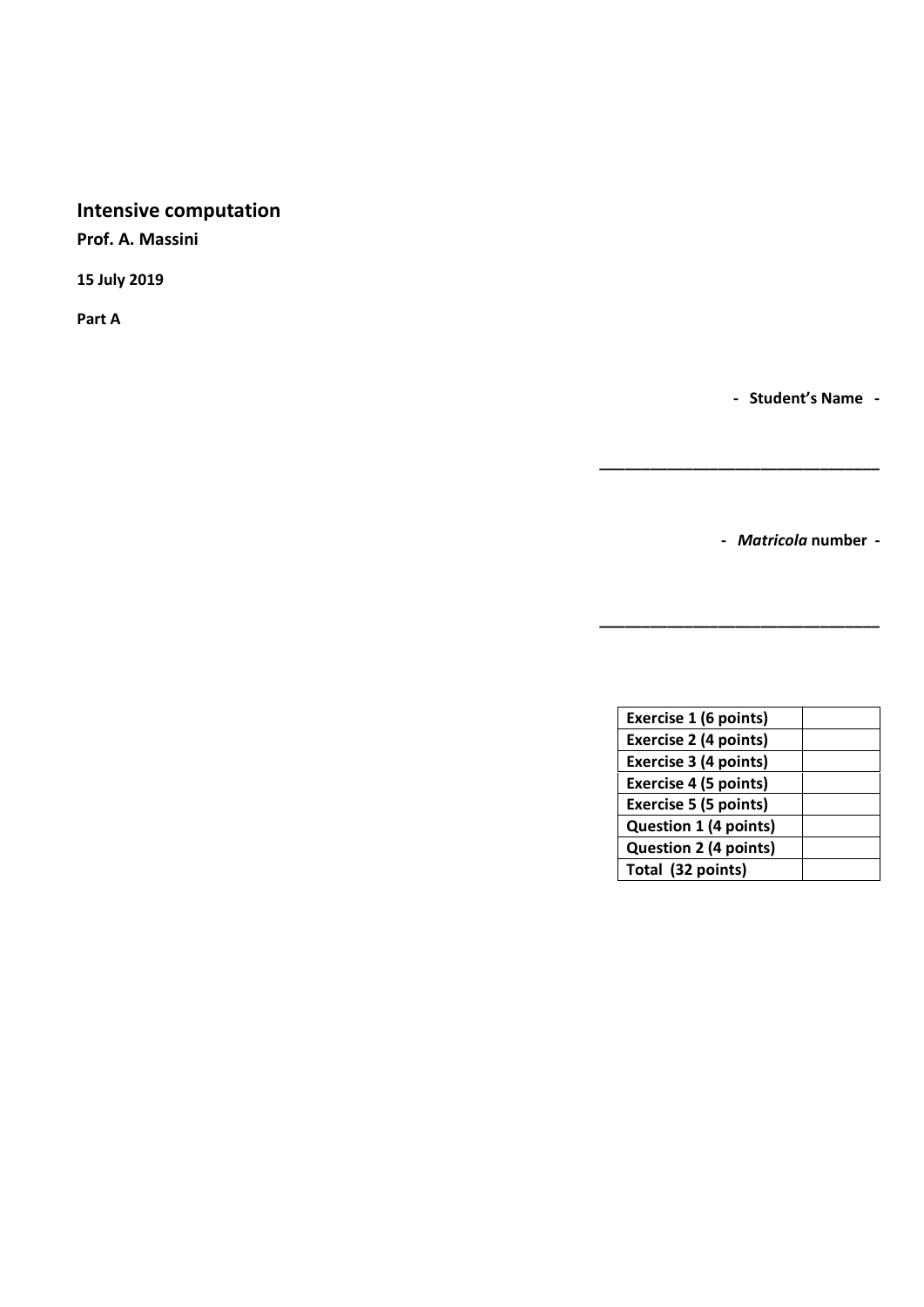#### **Exercise 1 (6 points)**

a) Consider the sparse matrix here below, whose pattern is shown on the right.

|                         | 1   | $\overline{2}$ | 3   | 4           | 5   | 6  | $\overline{ }$ | 8   | 9  | 10  | 11  | 12  |
|-------------------------|-----|----------------|-----|-------------|-----|----|----------------|-----|----|-----|-----|-----|
| 1                       | 169 | 191            | 0   | 0           | 0   | 0  | 0              | 0   | 0  | 128 | 125 | 0   |
| $\mathbf{2}$            | 191 | 255            | 132 | 0           | 0   | 0  | 0              | 0   | 0  | 219 | 249 | 255 |
| 3                       | 99  | 132            | 90  | 0           | 0   | 0  | 0              | 0   | 0  | 95  | 113 | 139 |
| 4                       | 0   | 0              | 0   | 184         | 129 | 82 | 0              | 0   | 0  | 0   | 0   | 0   |
| 5                       | 0   | 0              | 0   | 129         | 110 | 61 | 0              | 0   | 0  | 0   | 0   | 0   |
| 6                       | 0   | 0              | 0   | 0           | 61  | 46 | 0              | 0   | 0  | 0   | 0   | 0   |
| $\overline{\mathbf{z}}$ | 0   | 0              | 0   | 0           | 0   | 0  | 45             | 0   | 27 | 0   | 0   | 0   |
| 8                       | 0   | 0              | 0   | 0           | 0   | 0  | 71             | 120 | 39 | 0   | 0   | 0   |
| 9                       | 0   | 0              | 0   | $\mathbf 0$ | 0   | 0  | 27             | 39  | 19 | 0   | 0   | 0   |
| 10                      | 128 | 219            | 95  | 0           | 0   | 0  | 0              | 0   | 0  | 0   | 163 | 0   |
| 11                      | 125 | 249            | 0   | 0           | 0   | 0  | 0              | 0   | 0  | 163 | 229 | 225 |
| 12                      | 177 | 255            | 139 | 0           | 0   | 0  | 0              | 0   | 0  | 184 | 225 | 255 |



Specify which arrays you need for the following compressed representations and how many bytes they occupy in memory.

#### **CSR**

#### **Ellpack-Itpack**

b) Explain how arrays change after the insertion of element  $m_{10,10}$ =30 and what is the new memory occupation.

**CSR**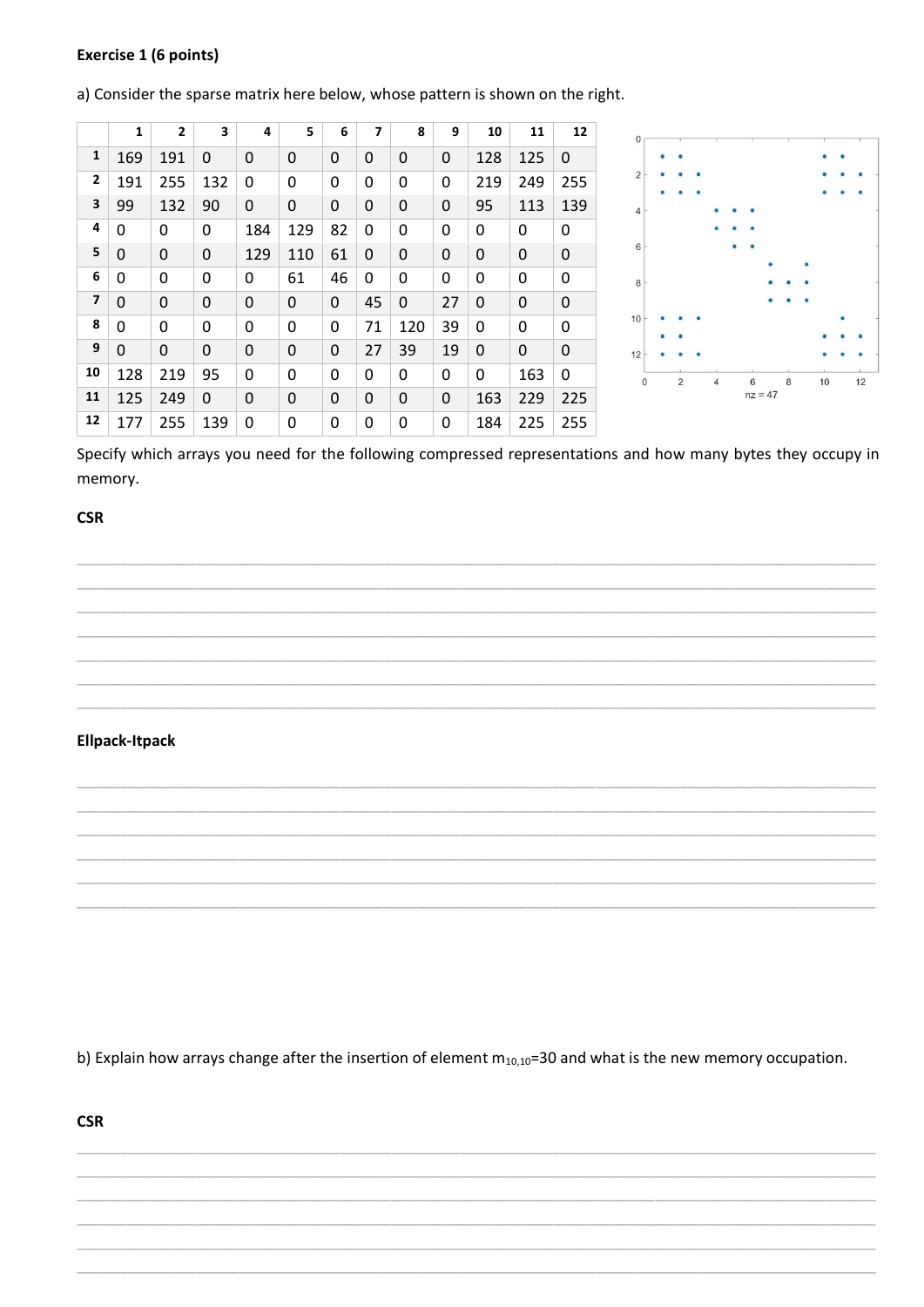# Ellpack-Itpack

c) Explain what operation must be executed for deleting element m5,6

### **CSR**

#### Ellpack-Itpack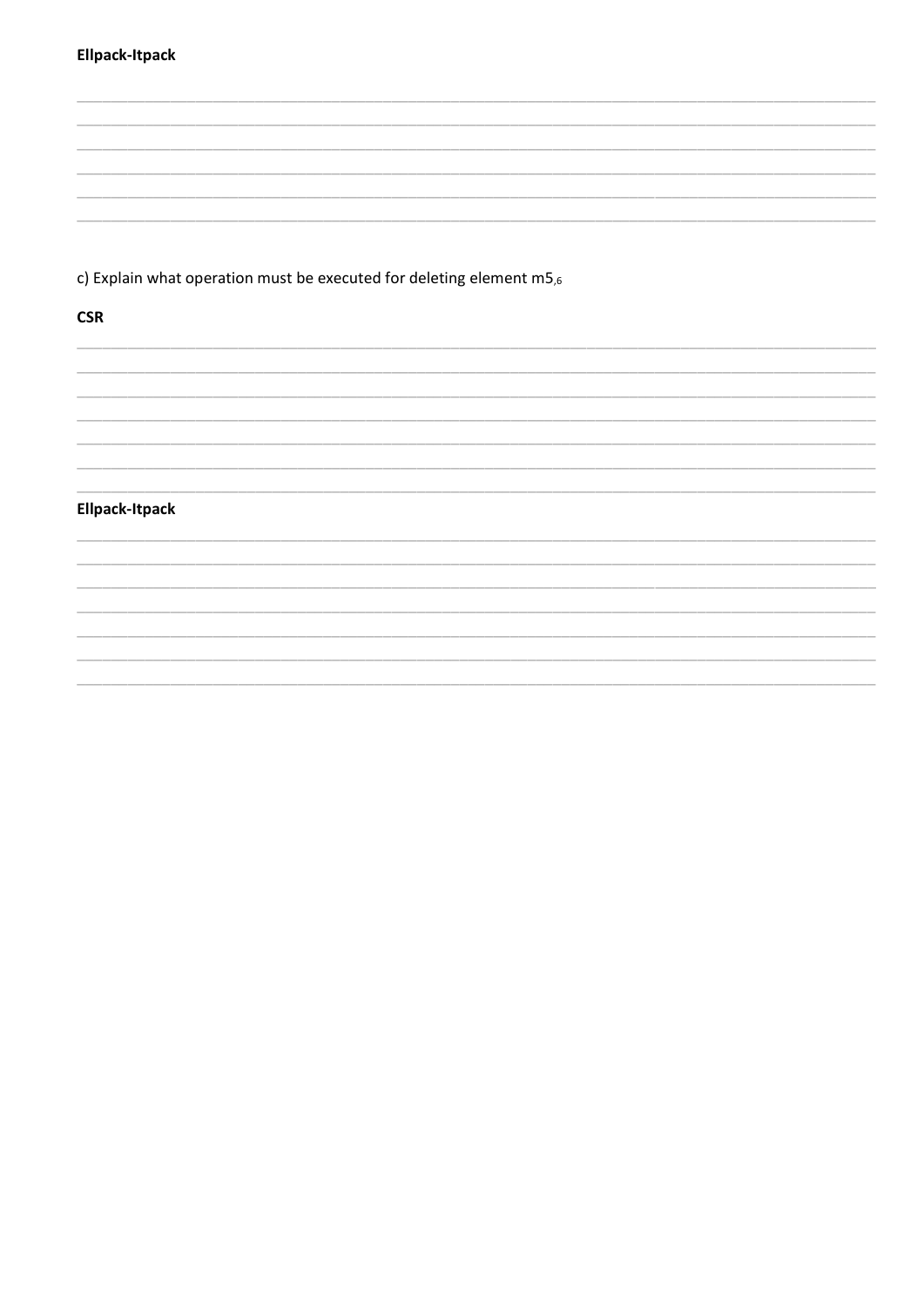#### **Exercise 2 (4 points) Errors**

a) Given y'=19,7 as the approximation of  $e^3$ , compute the **absolute** and *relative* forward error and **absolute** and relative backward error.

absolute forward error

relative forward error

#### absolute backward error

relative backward error

b) Compute the value of the condition number.

#### Exercise 3 (4 points) - Errors

Show the contribution of *computational error* and *propagated data error* when computing  $sin(7\pi/8)$ .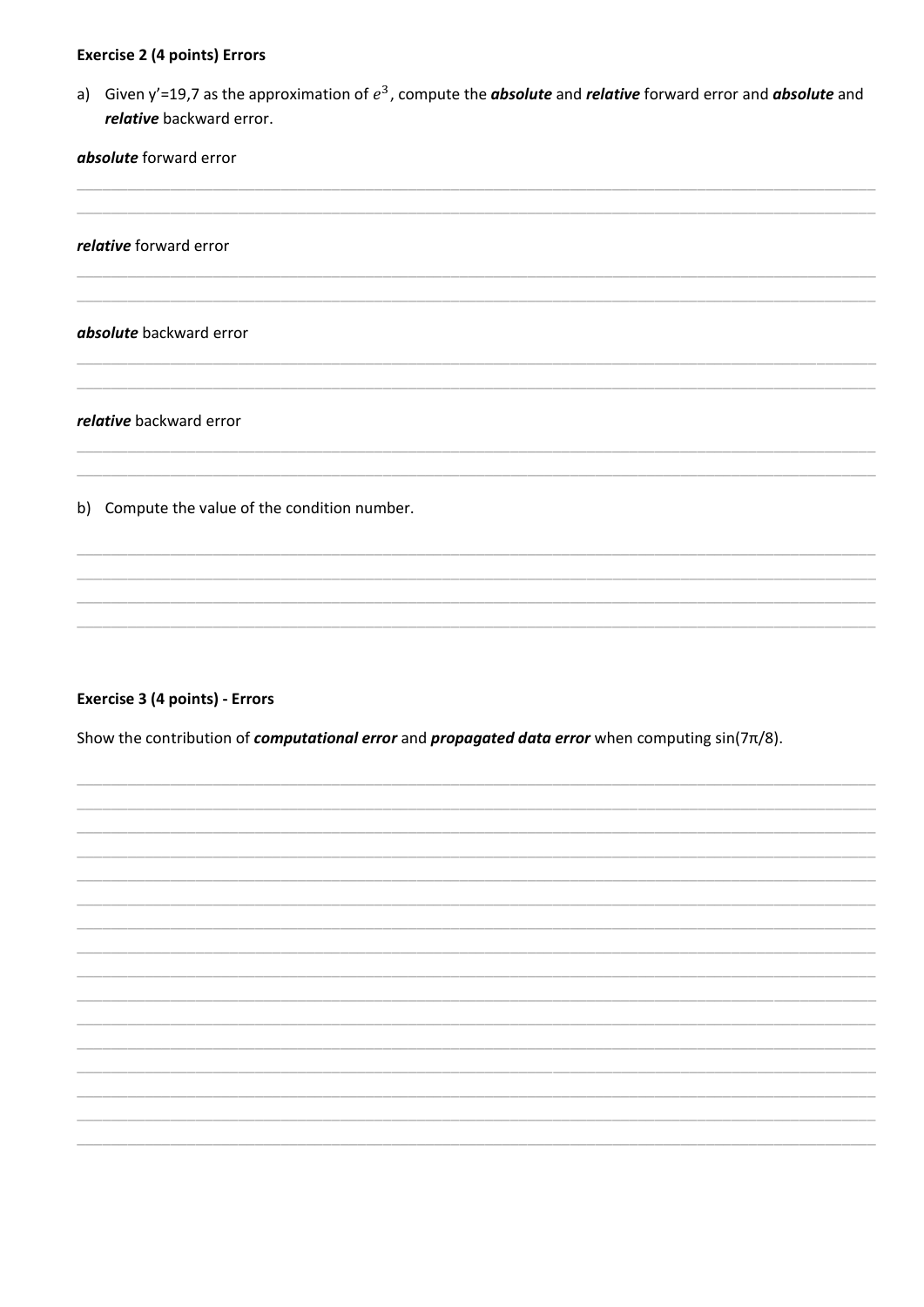#### **Exercise 4 (5 points) Methods for Differential equations**

Consider the initial value problem  $y' = x + 2y$  $y(0) = 0$ Use Euler's Method for four iterations (e.g compute the approximation  $y_4$ ) with a step size of  $h = 0.10$  to find approximate values of the solution at x = 0.40. The exact solution is:  $y = \frac{1}{4}e^{2x} - \frac{1}{2}x - \frac{1}{4}$ 

Repeat with a step size of  $h = 0.20$  for two iterations.

Use two fractional digits (decimal places).

Compare approximate solutions obtained for  $x = 0.40$  using  $h = 0.20$  and  $h = 0.10$  with the exact value of the solution giving the percentage error in both cases.

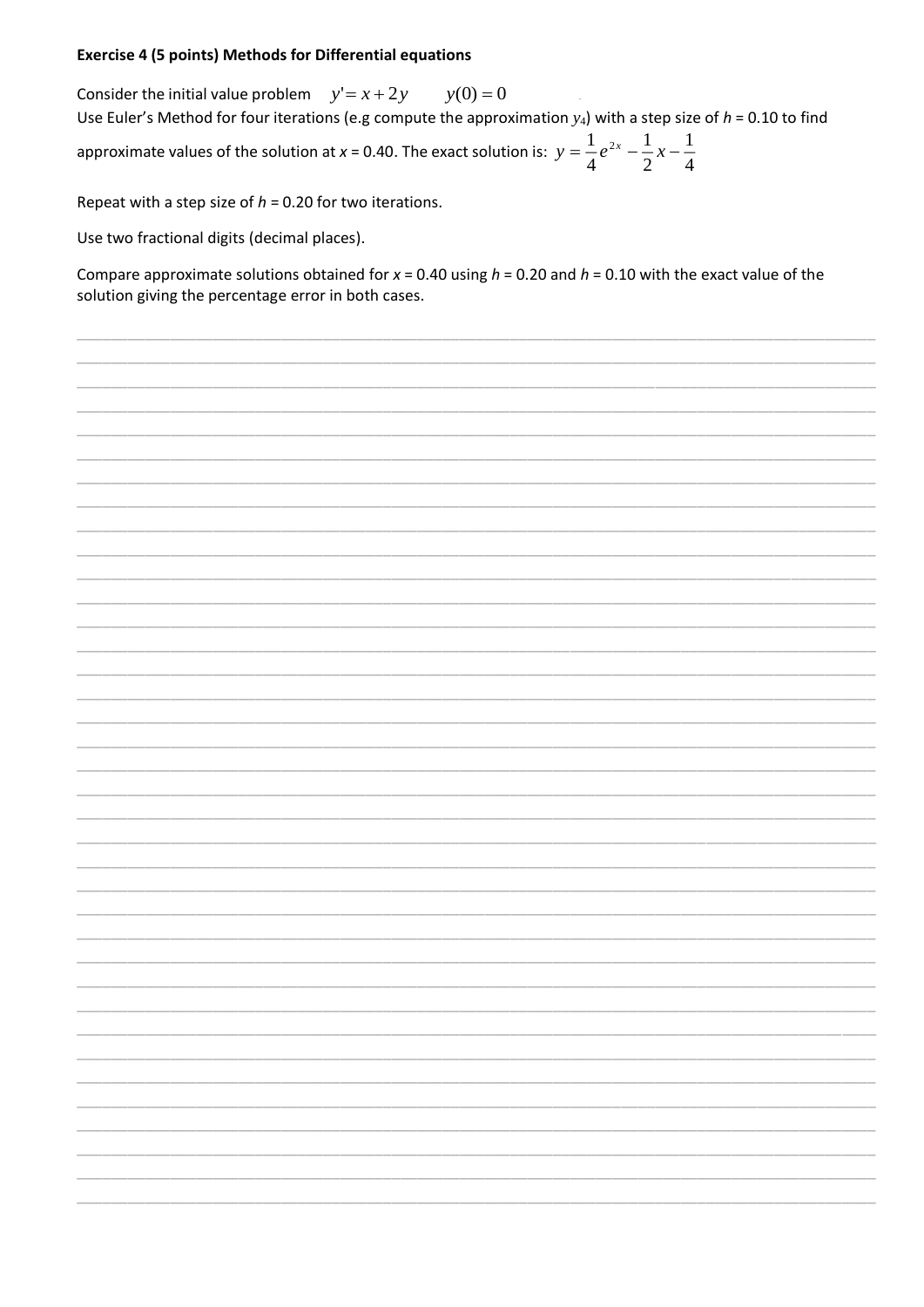# **Exercise 5 (5 points) - Eigenvalues and eigenvectors**

Apply three iterations of the Power Method to the matrix:  $\begin{pmatrix} 0 \\ -2 \\ -4 \end{pmatrix}$  $\begin{array}{c} 11 \\ 17 \\ 26 \end{array}$  $-5$ <br> $-7$ <br> $-10$ 

Start with  $x0 = [ 1 1 1]'$ .